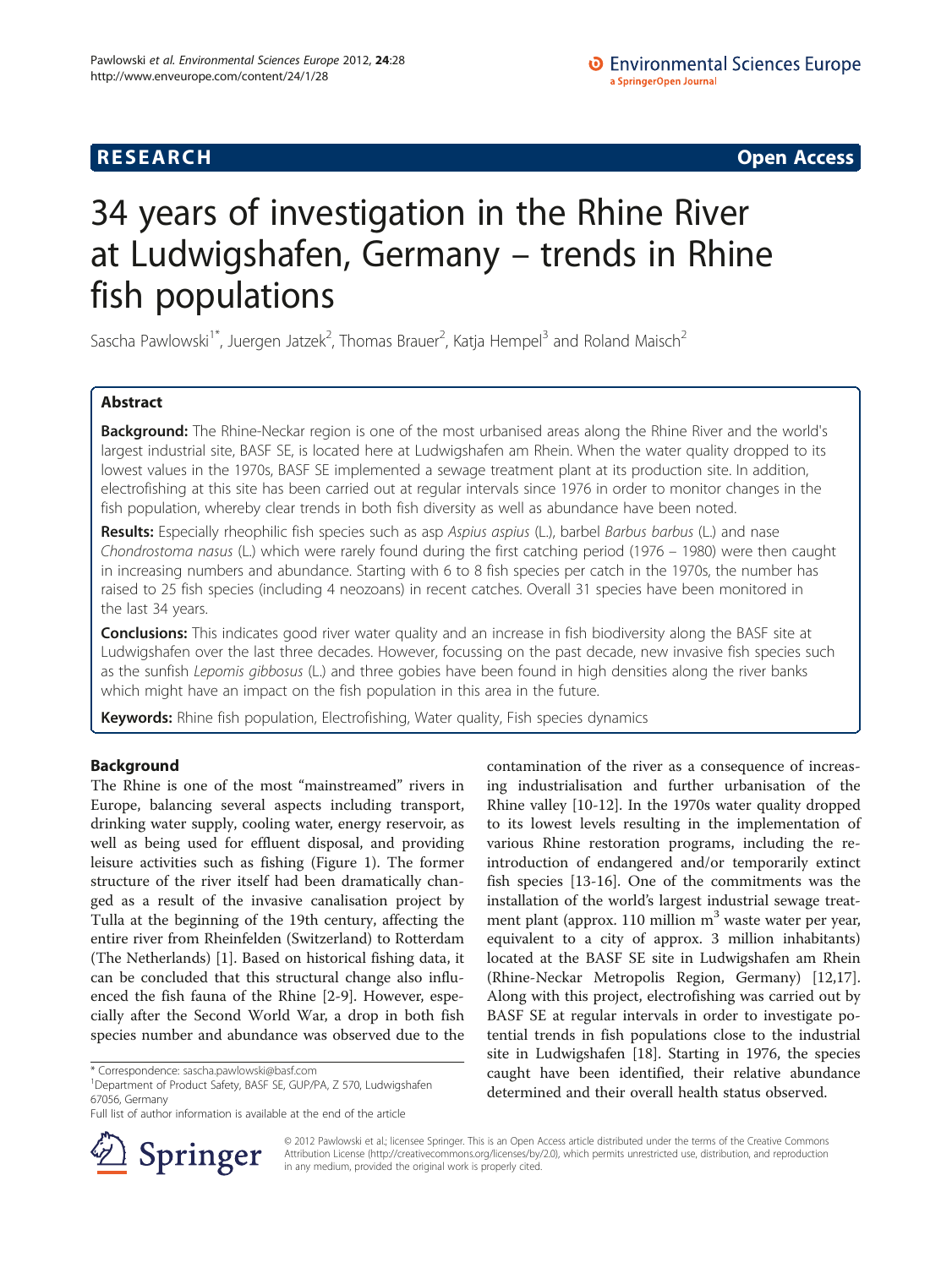<span id="page-1-0"></span>

# Results

#### Number of fish species caught per sampling

Starting in December 1976, 6 fish species were found along the Rhine site at BASF SE Ludwigshafen (Figure 2). From 1981 until 1990 the number of fish species found varied from 8 in 1983 to 11 fish per sampling in 1985. In the next decade, a minimum of 10 fish species per sampling (1992) and a maximum of 15 fish species per sampling (1995) were found. From 2001 until 2010 the number of fish species found further increased and ranged from 12 (in 2002) to 17 (in 2006). There is still a high variation in fish species caught during the different samplings. Overall there was a statistically significant  $(p \le 0.05)$  increase in the species number over the observation period as proven by linear regression by time (SAS procedure Proc Reg).

#### Number of fish species found per time period

During the four time periods, the total number of fish species found increased (Figure [3\)](#page-2-0). During the first decade 15 fish species were located at the BASF SE site (Table [1\)](#page-3-0). During the second period up to 22 species

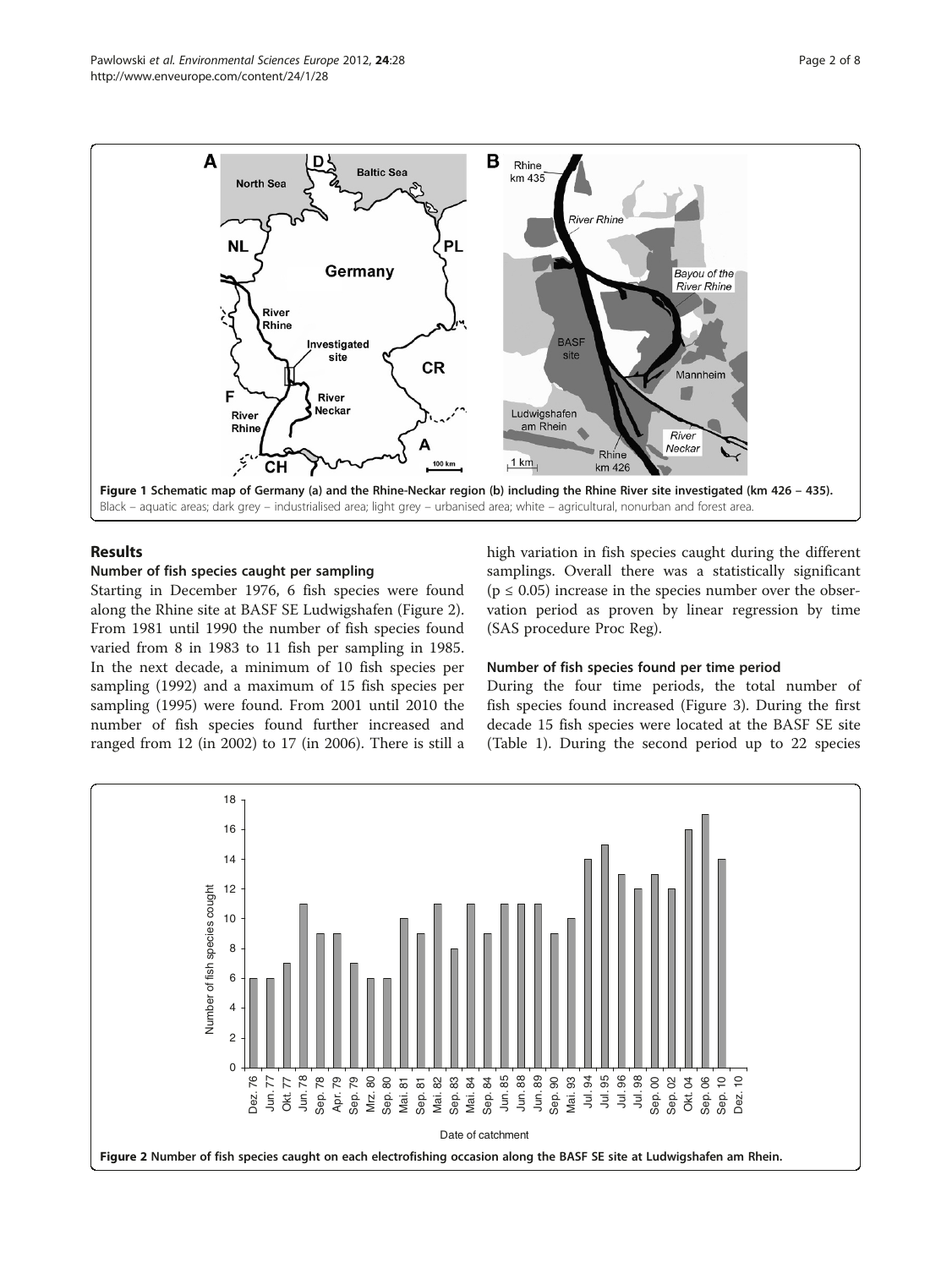<span id="page-2-0"></span>

were found. In the third period the maximum number of fish species remained the same (22). However, three further fish species were first observed in this river section and three other ones were then absent. In the most recent decade, 24 fish species including three gobidae and one cyclostoma (namely Lampetra planeri (Bloch 1784)) were found. Again, some species, such as S. trutta forma fario, S. trutta trutta, L. lota and C. taenia, were absent in this electrofishing period.

### Relative abundance and trends in the fish community

During the 34-year investigation, 5 out of 31 fish species were found at each sampling period (100 % abundance), i.e. C. carpio, P. fluviatilis, R. rutilus, S. erythrophthal-mus and A. anguilla (Table [2\)](#page-4-0). Fish species such as A. aspius, B. barbus, C. nasus, S. glanis and G. cernua were absent within the first observation period, but their relative abundance constantly increased to 75 (C. nasus) and 100 % (all other four species), up to 2010. For S. trutta fario, S. trutta trutta and E. lucius a decrease in species abundance could be observed during the entire catching period. All other species were either commonly found (such as A. anguilla or R. rutilus) or only found occasionally (such as L. lota or C. taenia) and thus, no specific trends in relative abundance could be determined.

During the first catching period, nine endangered fish species listed in the red list of Germany and the Rhineland Palatinate were found at this site, whereas in the last decade of catches 14 fish species were found (Table [1](#page-3-0)). Only S. trutta fario, S. trutta trutta and C. taenia were absent.

Statistical evaluation as shown in Table [2](#page-4-0) revealed a statistically significant increase for the following species: B. barbus, S. cephalus, L. leuciscus, G. cernua, C. nasus, A. aspius, L. gibbosus, and S. glanis. A statistically significant decrease was only seen for E. lucius. For all other species no statistically significant changes were observed.

#### Overall health status

Visual assessment of the overall health status, any external abnormalities, and infection status with ectoparasites showed no remarkable results [[19\]](#page-6-0). Only sporadic nematodes infections of the airbladder of the eel in 1988 and 1989 are worth noting.

#### **Discussion**

The investigation of the fish population along the Rhine from kilometre 426 to 435 (including the BASF SE industrial site) over the past 34 years shows an overall increase in both species number and abundance. In fact, the fish biodiversity has increased during the whole observation period. Especially rheopilic species, such as A. aspius, B. barbus, S. cephalus and C. nasus, which were either absent or only rarely observed in the first sampling period, are now found regularly in the Rhine along this site. Although water flow has not changed essentially during this time, water quality has improved dramatically in recent years, thus improving the habitat of endangered fish species. In fact, both the nutrition load (such as nitrates and phosphates) and the concentration of organic contaminants decreased due to installation of sewage treatment plants (both municipal and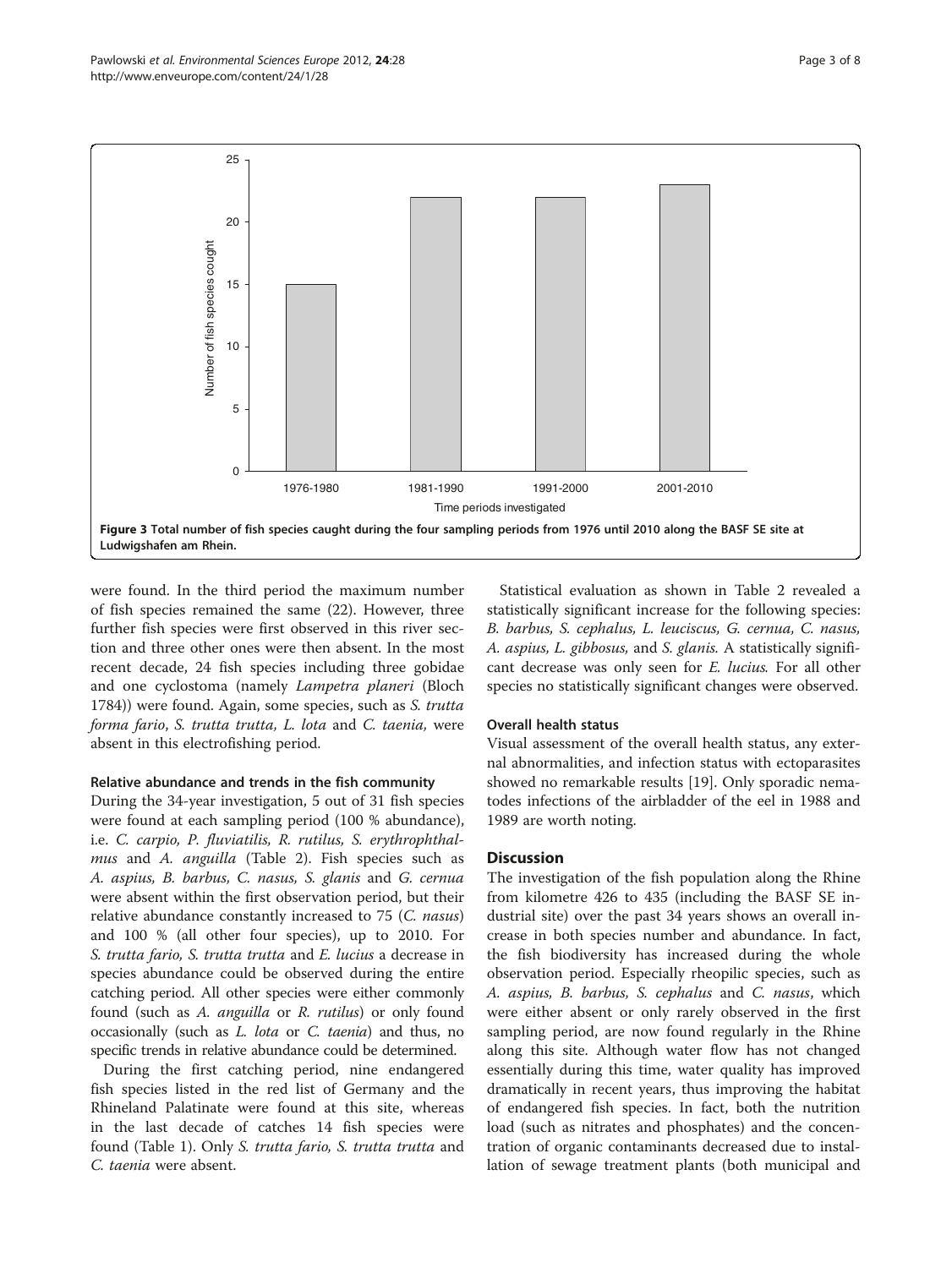<span id="page-3-0"></span>

| Table 1 Species list and relative abundance of fish found during each of the four sampling periods at the BASF site at |  |  |
|------------------------------------------------------------------------------------------------------------------------|--|--|
| Ludwigshafen am Rhein                                                                                                  |  |  |

| Fish species and cyclostomes |                             | Conservation             | <b>Conservation status</b>          | Frequency of occurrence [%] |                |                                          |                |
|------------------------------|-----------------------------|--------------------------|-------------------------------------|-----------------------------|----------------|------------------------------------------|----------------|
| Common name                  | Scientific name             |                          | status Germany Rhineland-Palatinate | 1976-1980<br>$(n=9)$        | $(n=10)$       | 1981-1990 1991-2000 2001-2010<br>$(n=6)$ | $(n=4)$        |
| Asp <sup>1</sup>             | Aspius aspius               | $\overline{\phantom{a}}$ | $\overline{2}$                      | 0                           | 20             | 100                                      | 100            |
| Barbel <sup>1</sup>          | <b>Barbus barbus</b>        | $\overline{2}$           | $\overline{2}$                      | $\overline{0}$              | 10             | 83                                       | 100            |
| Bighead goby <sup>2</sup>    | Neogobius kessleri          | L,                       |                                     | 0                           | $\mathbf{0}$   | $\mathbf 0$                              | 25             |
| Bleak                        | Alburnus alburnus           | L,                       |                                     | 78                          | 100            | 67                                       | 75             |
| Bream                        | Abramis brama               | $\overline{\phantom{a}}$ | $\overline{\phantom{a}}$            | 100                         | 100            | 100                                      | 50             |
| Brown trout                  | Salmo trutta fario          | ÷,                       | $\overline{2}$                      | 33                          | 10             | 17                                       | $\overline{0}$ |
| Burbot                       | Lota lota                   | $\overline{2}$           | $\overline{2}$                      | $\mathbf 0$                 | 20             | 34                                       | $\overline{0}$ |
| Carp <sup>1</sup>            | Cyprinus carpio             | $\overline{2}$           |                                     | 11                          | 20             | 34                                       | 75             |
| Catfish <sup>1</sup>         | Silurus glanis              | $\overline{2}$           | 3                                   | 0                           | 40             | 100                                      | 100            |
| Chub <sup>1</sup>            | Squalius cephalus           | $\overline{\phantom{a}}$ |                                     | 33                          | 90             | 100                                      | 100            |
| Dace                         | Leuciscus leuciscus         | 3                        |                                     | 0                           | 10             | $\mathbf 0$                              | 75             |
| Eurasian ruffe <sup>1</sup>  | Gymnocephalus cernua        | $\frac{1}{2}$            |                                     | $\mathbf 0$                 | 40             | 83                                       | 100            |
| European brook lamprey       | Lampetra planeri            | $\overline{2}$           | $\overline{2}$                      | $\mathbf 0$                 | $\mathbf 0$    | $\mathbf 0$                              | 50             |
| European bullhead            | Cottus gobio                | $\overline{2}$           | $\overline{2}$                      | $\overline{0}$              | $\overline{0}$ | $\overline{0}$                           | 25             |
| European eel                 | Anguilla anguilla           | $\overline{3}$           | $\overline{4}$                      | 100                         | 100            | 100                                      | 100            |
| European perch               | Perca fluviatilis           | $\frac{1}{2}$            |                                     | 100                         | 100            | 100                                      | 100            |
| Gudgeon                      | Gobio gobio                 |                          | 3                                   | 11                          | 60             | 50                                       | 50             |
| Nase <sup>1</sup>            | Chondrostoma nasus          | $\overline{2}$           | $\overline{2}$                      | 11                          | 10             | 34                                       | 75             |
| $Pike^{3, 4}$                | Esox lucius                 | 3                        | $\overline{2}$                      | 78                          | 60             | 34                                       | 25             |
| Pikeperch <sup>2</sup>       | Sander lucioperca           | L,                       | $\overline{4}$                      | 56                          | 60             | 67                                       | 75             |
| Prussian carp, gibel carp    | Carassius gibelio           | L,                       |                                     | $\mathbf 0$                 | 20             | $\mathbf 0$                              | $\overline{0}$ |
| Roach                        | Rutilus rutilus             | ÷,                       |                                     | 100                         | 100            | 100                                      | 100            |
| Round gobi <sup>2</sup>      | Neogobius melanostomus      | $\overline{\phantom{a}}$ | ÷,                                  | $\mathbf 0$                 | $\mathbf 0$    | $\mathbf 0$                              | 25             |
| Rudd                         | Scardinius erythrophthalmus | $\overline{a}$           | $\overline{4}$                      | 100                         | 100            | 100                                      | 100            |
| Sea trout                    | Salmo trutta trutta         | $\overline{2}$           | 1                                   | 33                          | 10             | 17                                       | $\overline{0}$ |
| Silver bream                 | Blicca bjoerkna             | ÷                        |                                     | $\mathbf 0$                 | $\mathbf 0$    | $\mathbf 0$                              | 25             |
| Spined loach                 | Cobitis taenia              | $\overline{2}$           | $\overline{2}$                      | 0                           | $\mathbf 0$    | 17                                       | $\circ$        |
| Spirlin                      | Alburnoides bipunctatus     | $\overline{2}$           | $\overline{2}$                      | 0                           | $\mathbf{0}$   | $\mathbf{0}$                             | 25             |
| Sunfish <sup>2, 3</sup>      | Lepomis gibbosus            | L,                       |                                     | 0                           | $\overline{0}$ | 50                                       | 25             |
| Tench                        | Tinca tinca                 | L,                       |                                     | 33                          | 30             | $\mathbf 0$                              | $\overline{0}$ |
| Tubenose goby <sup>2</sup>   | Proterorhinus marmoratus    |                          |                                     | $\overline{0}$              | $\overline{0}$ | $\overline{0}$                           | 25             |

<sup>1</sup> Numbers increased during the observation period.

<sup>2</sup> Neozoa.

 $3$  Found mainly at the lentic harbour side.

<sup>4</sup> Numbers decreased during the observation period.

industrial) along the Rhine [\[20,21](#page-6-0)]. Furthermore, the implementation of the large industrial sewage treatment plant at BASF SE Ludwigshafen may have had a major impact on water quality.

The reduction in organic carbon load also had a positive effect on the oxygen content of the water, thus increasing the survival rate of the more oxygen-dependent fish species historically typical of this section of the Rhine (socalled barbel region). In the early 1970s, oxygen concentrations were close to the lower limit for fish survival, resulting in a reduction of the macroinvertebrate species

to about one third of the original 80 species known to be native in this area [[22](#page-6-0)]. So more robust fish species like R. rutilus/S. erythrophthalmus (these species were not exactly differentiated at that time), A. brama and A. anguilla were the predominant species in this section of the Rhine. This is in line with previous observations from the late 1960s when R. rutilus and A. brama were found to be most abundant and fish species such as B. barbus, S. cephalus and S. lucioperca were rare in this area [\[23\]](#page-6-0). However, by the early 1990s, water quality measurements showed oxygen concentrations close to 100%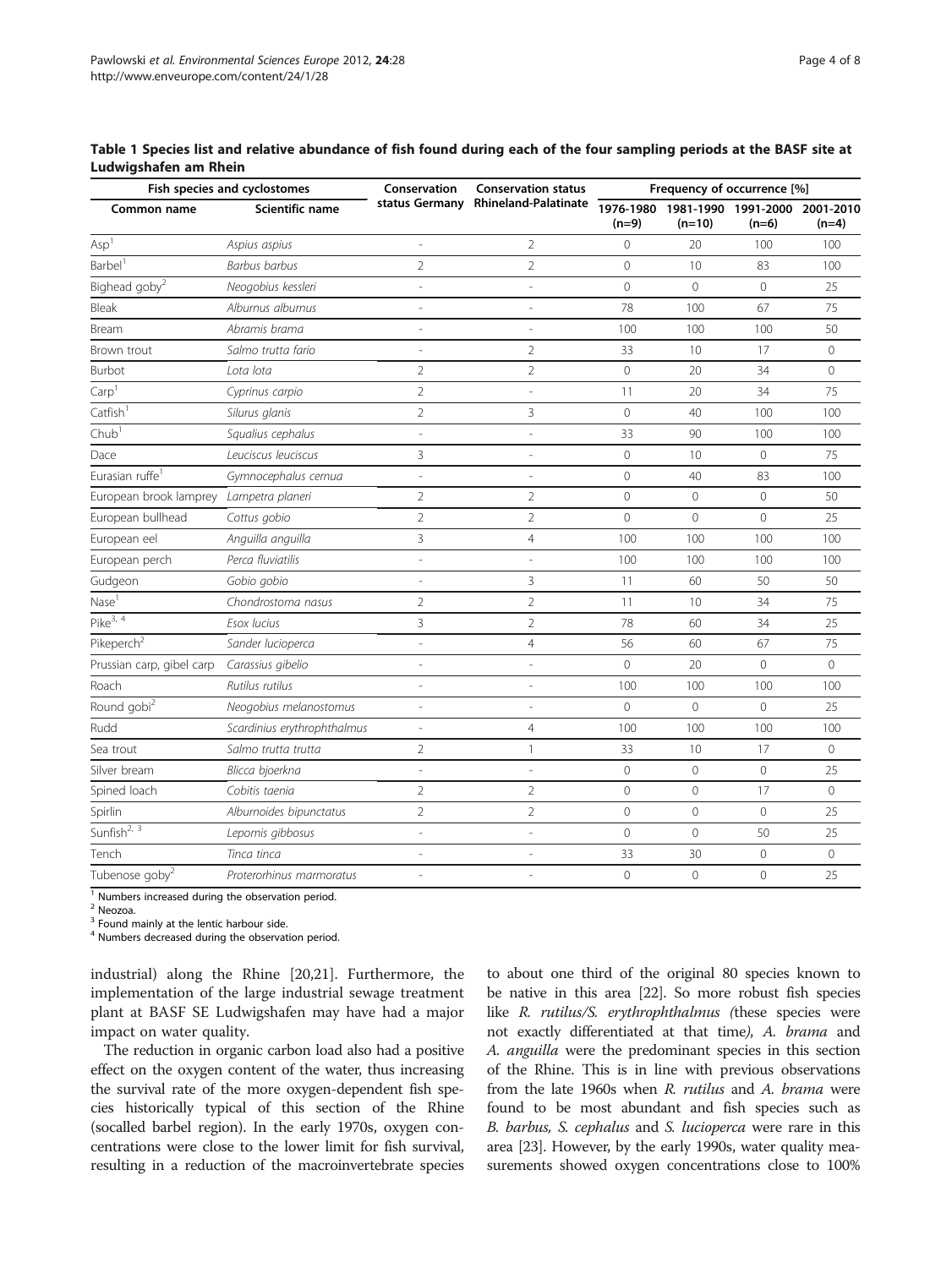<span id="page-4-0"></span>Table 2 Statistically significance of increases or decreases in numbers over the entire observation period

| <b>Fish species</b>  | <b>Statistically</b><br>increased over<br>observation period | <b>Statistically</b><br>decreased over<br>observation period |  |
|----------------------|--------------------------------------------------------------|--------------------------------------------------------------|--|
| Aspius aspius        | yes                                                          | no                                                           |  |
| Barbus barbus        | yes                                                          | no                                                           |  |
| Chondrostoma nasus   | yes                                                          | no                                                           |  |
| <b>Fsox lucius</b>   | no                                                           | yes                                                          |  |
| Gymnocephalus cernua | yes                                                          | no                                                           |  |
| Lepomis gibbosus     | yes                                                          | no                                                           |  |
| Leuciscus cephalus   | yes                                                          | no                                                           |  |
| Leuciscus leuciscus  | yes                                                          | no                                                           |  |
| Silurus glanis       | yes                                                          | no                                                           |  |

Wald Chi Square test (logistic regression) with Significance level of 5%.

saturation with corresponding  $NH<sub>4</sub>$ -N,  $NH<sub>3</sub>$ -N and P-total concentrations of  $\langle 0.5, \langle 4 \rangle$  and  $\leq 20$  mg/L, respectively [[21](#page-6-0)]. The improvement in water quality around the BASF SE site is in line with the overall improved water quality observed at other sites along the Rhine [[14,24\]](#page-6-0).

Rheophilic fish have increased in the past two decades but were low in numbers for the first 15 years [\[18](#page-6-0)]. In fact, taking in to account the whole time period of investigation this increase in the number of species found was highest between the first two decades (1976 – 1980 versus 1981 – 1990). Based on the historic data 48 fish species were found to be indigenous for the river Rhine, however recatchment analysis revealed that only 42 fish species were found in 1986/1987 [\[25\]](#page-6-0). Additionally, this number of fish species refers to the whole river section including also estuaries and bayous and is therefore not restricted to the main river section investigated [[26\]](#page-6-0). This would explain why fish species such as the Coregonus spp. L. (2 species), Osmerus eperlanus L., Misgurnus fossilis L., Rhodeus amarus (Bloch), Gasterosteus aculeatus L. and Pungitius pungitius L. were listed as indigenous for the river but should not be considered to inhabit this specific area [[27](#page-6-0)].

Those fish species found are representative of the Rhine, and can be found further upstream at the socalled Hochrhein (from Lake Constance to Basel, Switzerland), thus confirming the good water quality and high oxygen content [\[28](#page-6-0)]. Nevertheless it cannot be excluded that rheophilic fish species has recovered due to other reasons (e.g. fish passes). The wide variety of fish species caught at each sampling, however, can be explained by the method used as it is limited to the surface and river bank areas and thus strongly dependent on the given water flow conditions, which beyond water temperatures (high or low water; see Table 3) [\[23](#page-6-0)[,29,30](#page-7-0)]. Despite these limitations, a clear trend in fish population dynamic can be seen during the past decades of investigation.

Table 3 Corresponding water levels and water temperatures on the month of electrofishing

| Date of<br>fishing | Water gauge [m]<br><b>Mannheim</b> | Water temperature [°C]<br>Ludwigshafen |
|--------------------|------------------------------------|----------------------------------------|
| Dec 1976           | n. d.                              | 5.5                                    |
| Jun 1977           | 3.82                               | 17.1                                   |
| Oct 1977           | 2.17                               | 14.1                                   |
| Jun 1978           | 4.35                               | 16.8                                   |
| Sep 1978           | 2.91                               | 17.5                                   |
| Apr 1979           | 3.50                               | 9.7                                    |
| Sep 1979           | n. d.                              | 18.5                                   |
| Mar 1980           | n. d.                              | 7.9                                    |
| Sep 1980           | n. d.                              | 17.8                                   |
| May 1981           | n. d.                              | 13.9                                   |
| Sep 1981           | n. d.                              | 18.2                                   |
| May 1982           | 3.98                               | 14.0                                   |
| Sep 1983           | 2.92                               | 18.5                                   |
| May 1984           | 2.19                               | 12.9                                   |
| Sep 1984           | 3.10                               | 17.5                                   |
| Jun 1985           | 4.20                               | 21.5                                   |
| Jun 1988           | 4.12                               | 17.9                                   |
| Jun 1989           | 2.13                               | 19.9                                   |
| Sep 1990           | 1.67                               | 19.0                                   |
| May 1993           | 2.91                               | 17.7                                   |
| Jul 1994           | 2.90                               | 23.9                                   |
| Jul 1995           | 3.98                               | 22.5                                   |
| Jul 1997           | 2.39                               | 19.7                                   |
| Jul 1998           | 2.63                               | 21.7                                   |
| Sep 2000           | 2.80                               | 19.0                                   |
| Sep 2002           | n. d.                              | 18.6                                   |
| Oct 2004           | n. d.                              | 15.8                                   |
| Sep 2006           | n. d.                              | 20.1                                   |
| Sep 2010           | 3.41                               | 18.3                                   |
|                    | $\cdots$                           |                                        |

n. d. – no data available.

In addition to the increase in species numbers, several other observations on fish fauna have been made which are not necessarily linked to the water quality improvements in this area in particular. Restocking measures which were carried out during the past tenth of years for S. salar, S. trutta and A. anguilla might also have and direct (species affected) or an indirect impact (predator) on the river rhine fish populations [[15,](#page-6-0)[31,32\]](#page-7-0). Nevertheless, the number of both S. trutta fario and S. trutta trutta has decreased over the past 34 years and are absent nowadays. These two species, however, have always been rare as they are more likely to be found in the lotic tributaries of the river (socalled trout region) than in the Rhine itself.

Furthermore, the S. glanis, G. cernua and C. carpio are not typical of the barbel region as they are more native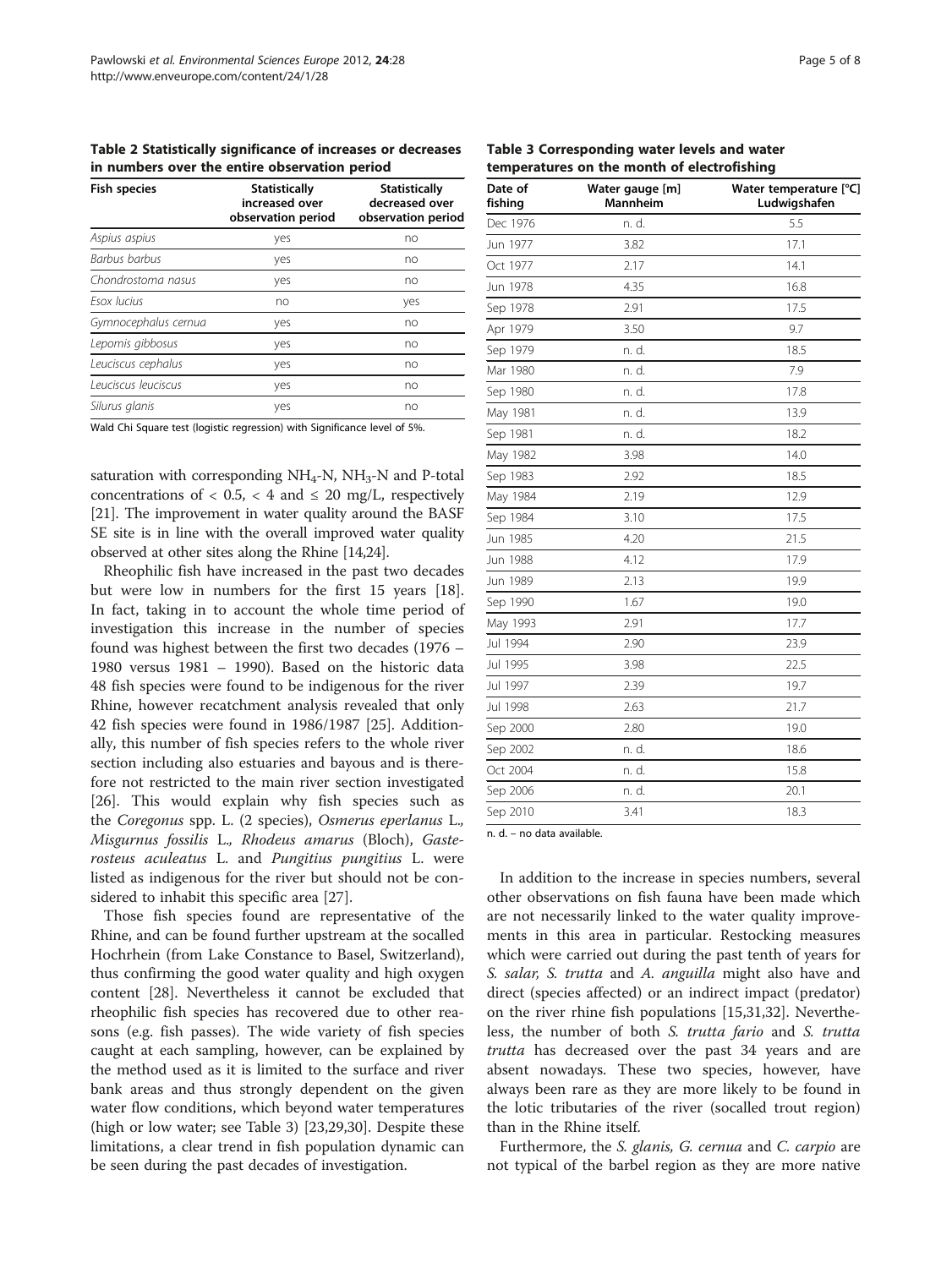to lentic habitats such as lakes and the lowlands of the Rhine. The increase in their relative abundance might be explained either by the direct connection to lentic harbours and bayous or especially by the rocky structure of the river bank which provides an excellent hiding habitat for at least the S. glanis and G. cernua. In addition, since the number of catfish was low in the Rhine in the past, this species was restocked several years ago and is now to be found in great numbers. Considering other species found more or less frequently over the 34-odd years of investigation, it should be mentioned that fish usually migrate along the river but show a preference for a specific river section (as indicated by trout or barbel or bream region). Thus, it is probable that a fish species can be found in a river section where they are not usually abundant. The E. lucius, for example, was usually caught in the lentic harbour at the BASF SE site which in fact is the more appropriate habitat than the river itself und thus their relative low abundance compared to P. fluviatilis and S. lucioperca is not unexpected [[27](#page-6-0)].

Although the number of fish species has risen over the past 34 years, the species list differs from the one drawn up 100 years ago, since some anadromous fish such as the allis shad Alosa alosa (L.) and common sturgeon Acipenser sturio L. have been extinct for more than 60 years due to former river contamination (at the beginning of industrialisation), barricades along the length of the river and intensive fishing [[33](#page-7-0)]. For the Atlantic salmon Salmo salar L. several reimplementation programmes were established in the late 1990s to restock populations [\[34\]](#page-7-0). This species has still to be found during the electrofishing procedure as the method used is limited to catches along the river banks rather than the middle of the river, and the number of returning S. salar is still low [\[30](#page-7-0)].

However, some new invaders have been observed: the North American sunfish L. gibbosus has been found in the area since the early 1990s, originating from either sport fisheries  $(1<sup>st</sup>$  invasive period) or pet shop trading  $(2<sup>nd</sup>$  invasive period). In 2010, high population densities of another invasive group of fish, the pontocaspian gobies (Fam. Gobidae), were noted. Although the exact species has not been determined, it is very likely that they found their way into the Rhine via the Rhine-Main-Danube Canal since at least the Proterorhinus marmoratus (Pallas 1814) was found in the River Main in the late 1990s [\[35\]](#page-7-0). Like the invasion of Danubian/ Caspian fish species also the Rhine macroinvertebrate fauna is highly affected by Danubian species [[36\]](#page-7-0).

Both sunfish and gobies are strong predators especially of young fish, but at least for the latter species there is little information on their possible impact on the Rhine fish community to date.

For some fish species found in the past one or two catching periods, such as the A. bipunctatus, L. leuciscus and the cyclostoma L. planeri, no definitive population trend analysis is currently available since the time period of their abundance is too short. However, as they are "native" to the barbel region it is very likely that their numbers will rise in future.

Overall, even in the highly industrialised river section at Ludwigshafen am Rhein, the Rhine fish population along with the water quality do not markedly differ from other comparable river sections, showing a good recovery over the past 34 years of investigations.

## Conclusions

Overall, the water quality of the Rhine has improved since the 1970s as indicated by the number and species of fish collected by electrofishing in the period of investigation. The improvement of water quality is also enhancing the biodiversity of fishes in this river. Since the water quality has almost reached the optimum which can be expected for this river section (water quality index of about  $2.0 - 2.3$  the number of fish species found may likewise have reached maximum levels for this water quality. However, current trends indicate a shift towards invasive Neozoa so there might be a further biological impact on the Rhine fish population in future. Therefore, regular electrofishing is considered to be a valuable tool not only to monitor water quality but also to constantly investigate the fish populations along the BASF SE site with respect to new invaders and potentially new species.

#### **Methods**

Samples were taken by electrofishing at regular intervals between 1976 and 2010 along the left bank of the Rhine from Gate 6 of BASF SE (Rhine km 426) to Rheindürkheim (Rhine km 435, Figure [1](#page-1-0)).

Fish were caught using a small boat with equipment on board [[18\]](#page-6-0). Briefly, a 500 volt (12 ampere) direct current generator was connected to an anode dip net (diameter of about 40 cm; mesh width about 1 cm) as used to catch the fish. Fishing takes places about 3 to 5 m from the western shore of the river Rhine at about 1 m water depth.

Species were determined and their local abundance was assessed semiquantitatively. Since the species found vary for each sampling, the total number found was clustered into four time periods (until 1980 [period 1], 1981 – 1990 [period 2], 1991 – 2000 [period 3], and 2001 – 2010 [period 4]) in order to investigate trends in abundance over the 34-year sampling period. All fish were also checked visually for overall health status, external abnormalities, and infection with ectoparasites.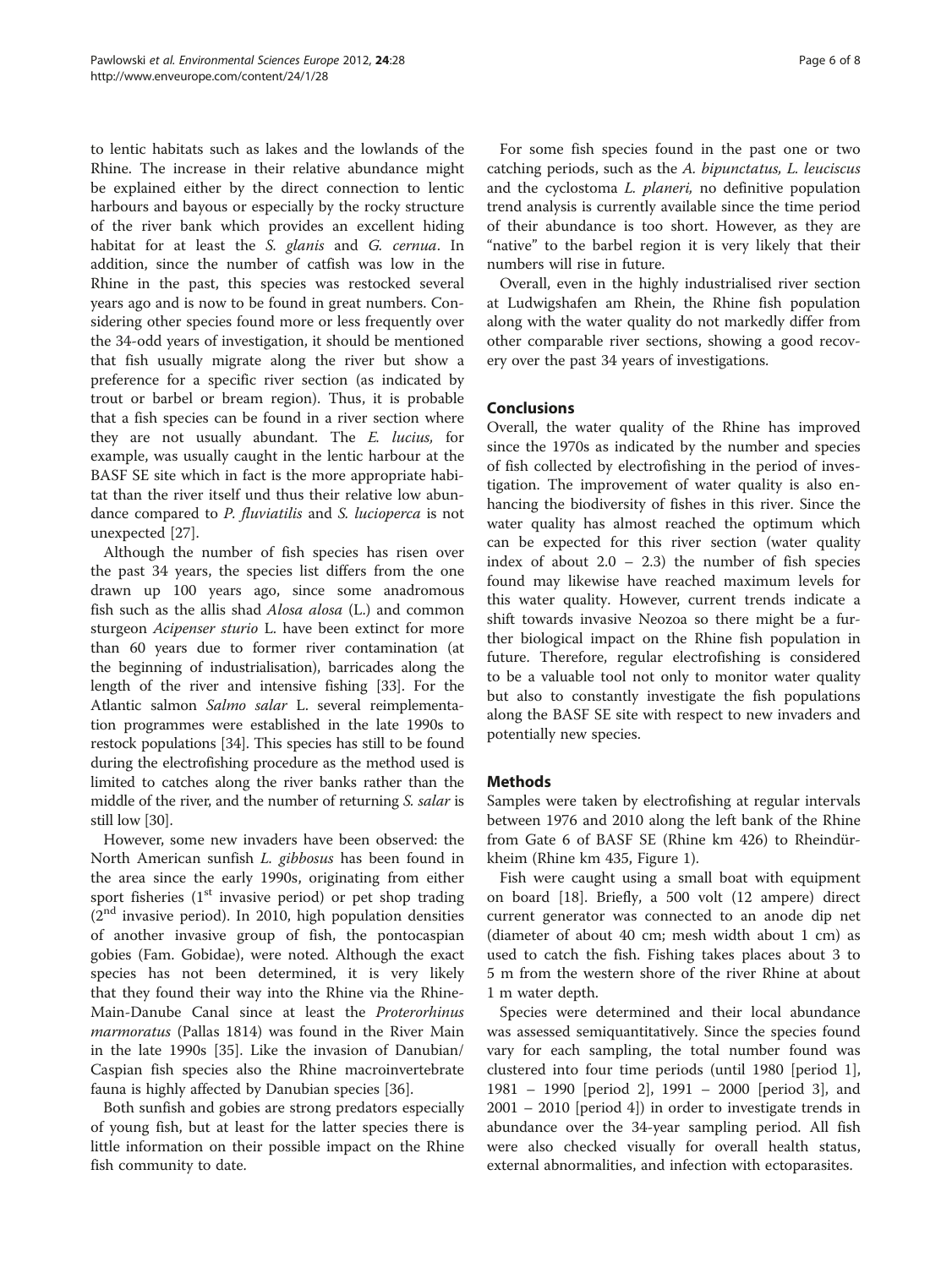<span id="page-6-0"></span>From 1976 to 2010, 29 samplings were taken. In some years between 1976 and 1984 the fish were caught in the spring and autumn in order to determine any differences in the number of species between the two seasons. From 1988 on, electrofishing was mostly executed in autumn. Monitoring was introduced by BASF SE as a commitment to responsible care and also to measure the effects of enhanced water cleaning measures and improved treatment procedures at the site itself [\[37](#page-7-0)].

#### Statistical methods

For the binary response (species present or not present) increase or decrease in the occurrence by time was tested using SAS procedure Proc Logistic.

This analysis was done separately for each species using logistic regression [[38](#page-7-0)]. The Wald Chi Square test was used to test for an increase or decrease by time. For the number of species a linear regression by time was done using the SAS procedure Proc Reg [\[39](#page-7-0)]. It was tested if there is an increase or decrease by time.

#### Competing interests

The authors declare that they have no competing interests.

#### Authors' contributions

SP was part of the project team carried out the last electro fishing in 2010, data collection, literature review and drafted the main sections of the manuscript. JJ was responsible for the organisation of the electro fishing carried out during the time of investigation starting in 1987 and was also part of the experimental project team. Furthermore, he was involved in the literature review and contributed to the historical data of the past electrofishing occasions. TB was part of the experimental project team during the last electrofishing occasion in 2010. KH was part of the experimental project team during the last electrofishing occasion in 2010 and responsible for coordination of statistical analysis of the results and the critical review of the manuscript. RM was reviewing the last version of the manuscript and gave additional input in that version prior to its internal release. All authors read and approved the final manuscript.

#### Authors' information

All authors, but Katja Hempel are working at the Department of Products Safety at BASF SE Ludwigshafen as experimental and regulatory ecotoxicologists and toxicologists, respectively. Katja Hempel is now working as a Toxicologist for Abbott GmbH & CO. KG in the Department of Global Preclinical Safety at Ludwigshafen.

#### Acknowledgements

The authors gratefully thank G. Kuhn, Karlsruhe, K. Kuhn, Leimersheim, T. Oswald, SGD Neustadt, U. Pagga, Ludwigshafen and R. Bias, Wachenheim and their coworkers for their collaboration and support during the various electrofishing activities and Martina Dammann for statistical analysis of the data.

#### Author details

<sup>1</sup>Department of Product Safety, BASF SE, GUP/PA, Z 570, Ludwigshafen 67056, Germany. <sup>2</sup>Department of Product Safety, BASF SE, Ludwigshafen 67056, Germany. <sup>3</sup>Abbott GmbH & CO. KG, Global Preclinical Safety, GPRD, Ludwigshafen 67061, Germany.

#### Received: 25 April 2012 Accepted: 8 October 2012 Published: 17 October 2012

#### References

1. Kunz E: Flußbauliche Maßnahmen am Oberrhein von Tulla bis heute mit ihren Auswirkungen. In Natur und Landschaft am Oberrhein - Versuch einer

Bilanz. Edited by Hailer N. Speyer: Verlag der Pfalzischen Gesellschaft zur Forderung der Wissenschaften; 1982:34–44.

- 2. Baldner L: Das Vogel-, Fisch- und Tierbuch. Ludwigshafen: Lauterborn; 1666.
- 3. Nau BS: Naturgeschichte der Lampetre des Rheins. Schr Ges naturf Freunde Berlin 1787, 1:466–470.
- 4. Nau BS: Oekonomische Naturgeschichte der Fische in der Gegend um Mainz. Beitr Z Naturgesch D Mainzer Landes 1878, 1:1–120.
- 5. Nau BS: Nachtrag zur Naturgeschichte der Fische nebst den Amphibien und Vögeln des Mainzer Landes. Beitr Z Naturgesch D Mainzer Landes 1791, 2:121–196.
- 6. Merrem L: Verzeichnis der rothblütigen Thiere in den Gegenden um Göttingen und Duisburg. Schr Ges naturf Freunde Berlin 1789, 9:1–187.
- 7. Sanders H: Naturgeschichte der Fische im Rhein. Naturforscher 1780, 15:163–183.
- 8. Anonymus: Hochrhein-Fischfauna im Wandel der Zeit. Natur und Mensch 1992, 2:92–93.
- 9. De Groot SJ: A review of the past and present status of anadromous fish species in the Netherlands: is restocking the Rhine feasible? Hydrobiologica 2002, 478:205–218.
- 10. Sontheimer H, Weindel W, Gimbel R: Chemical investigations for evaluating water quality of the Rhine in the year 1975. Bericht der Arbeitsgemeinschaft Rhein-Wasserwerke 1975, 32:15–39.
- 11. Eizenhöfer W, Benda H: Biologisch-ökologische Gewässergüteuntersuchung des Rheins im Raum Dormagen. Z Abwasser Forsch 1980, 13(2):39–45.
- 12. Malle KG: Der Rhein: Herkunft der Belastungen und gegenwärtige Gewässerqualität. Chem Ind 1981, 104(6):355–361.
- 13. Backhaus D, Kemball A: Gewässergüteverhältnisse und Phytoplanktonentwicklung im Hochrhein, Oberrhein und Neckar. Arch Hydrobiol 1978, 82(1/4):166–200.
- 14. Hellmann H: Load trends of selected chemical parameters of water quality and of trace substances in the river Rhine between 1955 and 1988. Water Sci Technol 1994, 29(3):69–76.
- 15. Molls F, Nemitz A: Restoration of Atlantic salmon and other diadromous fishes in the Rhine river system. Am Fish Soc Symp 2008, 49:817–834.
- 16. Blasel K: Wiederbesiedlungspotenzial für das Meerneunauge (Petromyzon marinus) im Südlichen Oberrheingebiet, (Regierungsbezirk Freiburg). Freiburg: Regierungspräsidium Freiburg, Fischereibehörde, Referat 33; 2008.
- 17. Müller D, Kirchesch V: Zur Bedeutung der Nitrifikation für den Stoffhaushalt des Rheins. Korrespondenz Abwasser 1985, 32(6):498–500.
- 18. Jatzek J: Investigations into fish of the River Rhine in the vicinity of BASF from 1976 to 1990. Fischökologie 1992, 6:31–42.
- 19. Haider G, Pagga U: Untersuchungen an Rheinfischen im Bereich der BASF. Verhandlungen der Gesellschaft für Ökologie 1981, X:293–297.
- 20. Malle KG: Der Gütezustand des Rheins. Chemie in unserer Zeit 1991, 25(5):257–267.
- 21. Schulte-Wülwer-Leidig A: The River Rhine. Development of the current water quality from a national point of view. Wasserwirtschaft Wassertechnik 1993, 7:30–35.
- 22. Caspari M, Goppel M: Development of Water Quality in the River Rhine. In 24 Essener Tagung Wasser und Abfall in Europa. Dresden: Wasser und Abfall in Europa; 1991:141–146.
- 23. Kieckhäfer H: Eine versuchsweise elektrische Befischung des badischen Rheines zwischen den Kilometern 360 und 380 im Februar 1971. Der Fischwirt 1971, 21(11):237–240.
- 24. Mostert E: International co-operation on Rhine water quality 1945–2008: an example to follow? Phys Chem Earth 2009, 34:142–149.
- 25. Lelek A, Köhler C: Zustandsanalyse der Fischartengemeinschaften im Rhein (1987-1988). Fischökologie 1989, 1(1):47–64.
- 26. Thielen F, Weibel U, Hirt J, Münderle M, Marten M, Taraschewski H, Sures B: Ichthyofauna in the upper Rhine River close to the city of Karlsruhe as determined by the analysis of fish impingement by cooling-water intakes of a power plant. Limnologica 2008, 38:76–85.
- 27. Böving H-P: Die Fischfauna des Rheinstromes und seiner direkt angrenzenden Altwässer im Niederrheingebiet. Decheniana (Bonn) 1981, 134:260–273.
- 28. Gerster S: Hochrhein Aufstiegskontrollen 1995/96; Vergleich mit früheren Erhebungen; Rückgang der Rotaugenbestände; mögliche Ursachen, Volume 65. Bundesamt für Umwelt, Wald und Landwirtschaft (BUWAL); 1998.